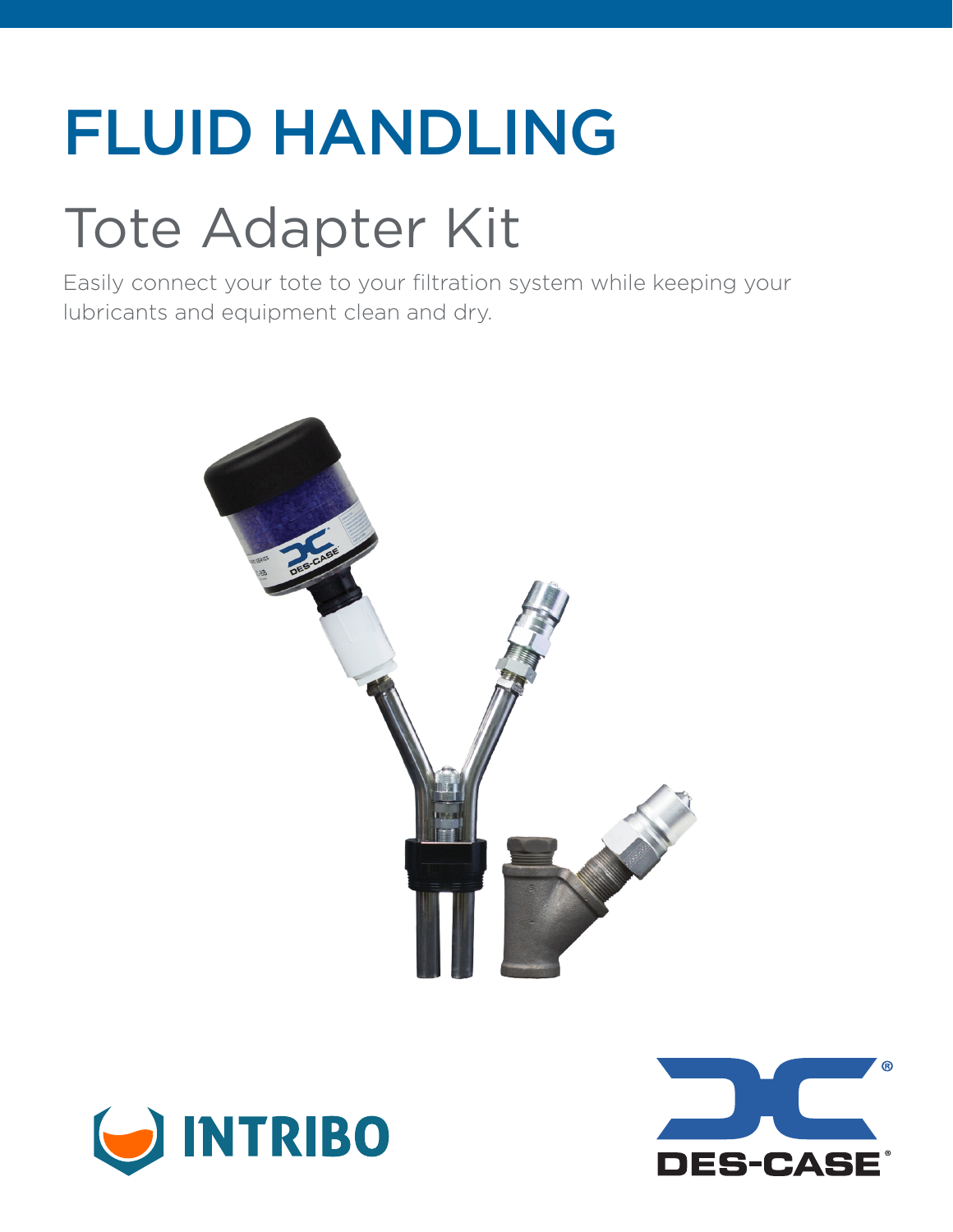# Overview

## The Tote Adapter Kit:

The Key Benefits

- Allows for easy equipment adaptation and quick connection to a filtration system
- Prohibits entry of dirt and moisture
- Allows for customization

### What Are All the Features?\*

- Replaceable breather with colorindicating desiccant
- Quick connect plugs
- 2" male NPT connection size
- Sample valve
- 6" fill tube
- Customizable colors

\*Don't see the options you need? Contact our Technical Support team at (615) 672-8800 or sales@descase.com.

## Which Part Is Which?



## Did You Know?

Pairing fluid handling filtration with breather protection, via a Des-Case adapter kit, allows for maximum system integrity—requiring less equipment and labor while reducing system contamination.

## Try the Entire Selection of Des-Case Adapter Kits